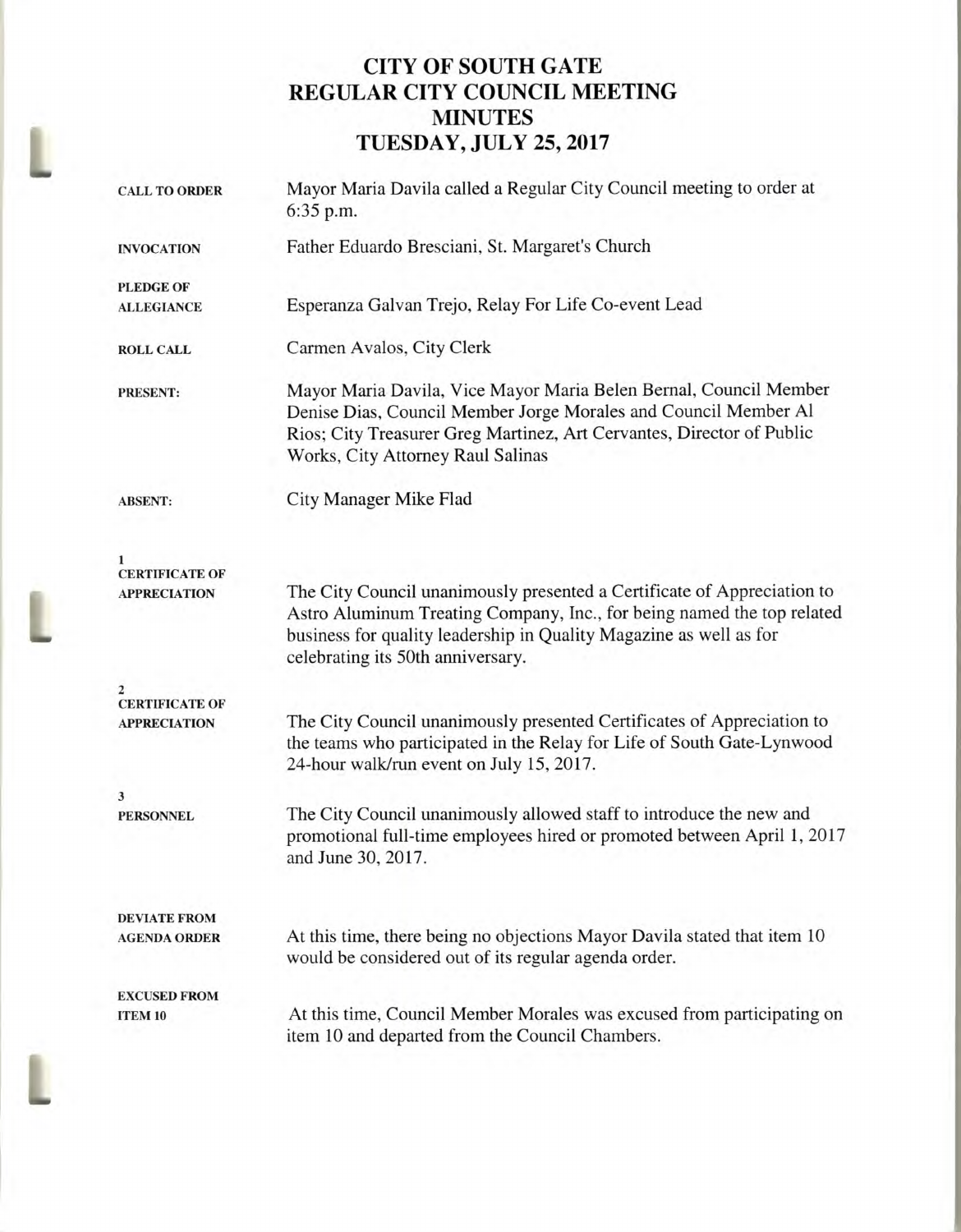| 10<br><b>HOLLYDALE PARKS</b>                                        |                                                                                                                                                                                                                                                                                                                              |
|---------------------------------------------------------------------|------------------------------------------------------------------------------------------------------------------------------------------------------------------------------------------------------------------------------------------------------------------------------------------------------------------------------|
| <b>MASTER PLANS</b>                                                 | The City Council allowed a representative from David Volz Design<br>Landscape Architect, Inc., to make a presentation on the proposed<br>Hollydale Parks Master Plans by motion of Council Member Rios and<br>seconded by Council Member Diaz; and                                                                           |
|                                                                     | Adopted the Hollydale Parks Master Plans.<br>a.                                                                                                                                                                                                                                                                              |
|                                                                     | <b>ROLL CALL:</b> Mayor Davila, yes; Vice Mayor Bernal, yes; Council<br>Member Diaz, yes; Council Member Rios, yes.                                                                                                                                                                                                          |
| <b>REJOINED MEETING</b>                                             | Council Member Morales rejoined the Council prior to Comments from<br>the Audience.                                                                                                                                                                                                                                          |
| <b>COMMENTS FROM</b><br>THE AUDIENCE                                | Virginia Johnson, 5751 McKinley Avenue spoke on President Trump and<br>news reports concerning Muslim policy's that were brought up by a<br>resident at a previous City Council Meeting. She also attended the special<br>meeting regarding the Marijuana Act and the effects it will have on the<br>City and our residents. |
|                                                                     | Bill Wallace, 8823 Beaudine Avenue stated that the City of Downey is<br>spending money to refurbish Brookshire Avenue and that street is<br>currently in very good condition while South Gate refuses to invest in<br>streets like Miller Way that are unsafe for motorists to drive on.                                     |
|                                                                     | A Willow Place resident complained about making several attempts to<br>enroll in a weight loss program at South Gate Park and was denied<br>enrollment because they only allow Spanish speaking individuals to take<br>part. She wants to see that matter remedied.                                                          |
|                                                                     | Paul Adams, Director of Parks and Recreation responded that this program<br>is offered by a private company that only rents the City facility.                                                                                                                                                                               |
| <b>REPORTS AND</b><br><b>COMMENTS FROM</b><br><b>CITY OFFICIALS</b> | Joe Perez, Director of Community Development reminded everyone of the<br>upcoming Community Meetings which will include retail development on<br>Firestone Boulevard and the Tweedy Specific Plan.                                                                                                                           |
|                                                                     | Randy Davis, Chief of Police reminded everyone about the schedule for<br>August 1 <sup>st</sup> , 2017, National Night Out.                                                                                                                                                                                                  |
|                                                                     | Paul Adams, Director of Parks and Recreation spoke on the Youth<br>Employment Program, the revitalization of the Azalea Festival and the<br>upcoming Boy Scout Breakfast.                                                                                                                                                    |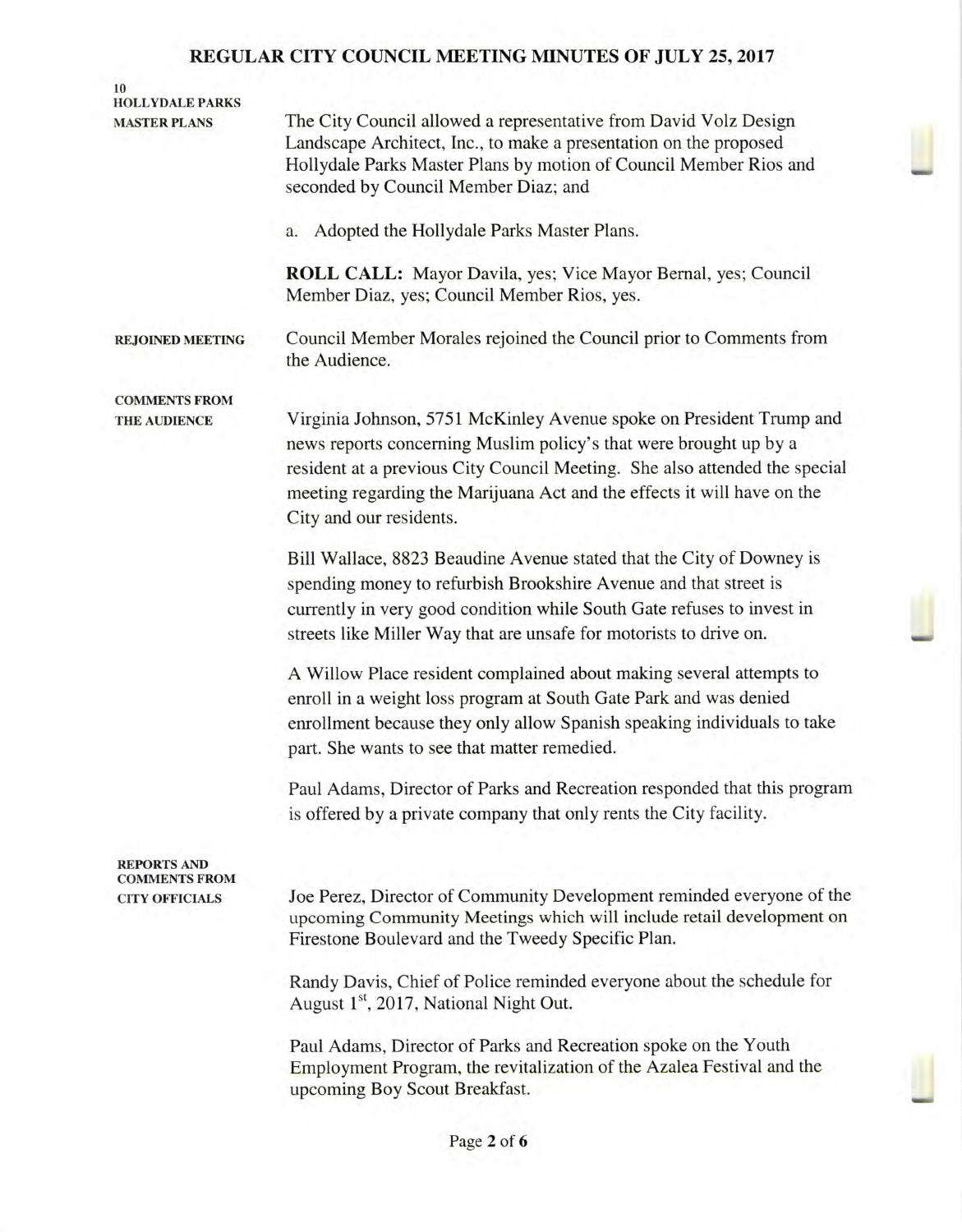**REPORTS AND COMMENTS FROM** 

**CITY OFFICIALS CONT'D** Art Cervantes, Director of Public Works said that we have been looking for grant funding for the repair of Miller Way but they haven't been able to secure funds at this time.

> Council Member Morales reported that California Contract Cities worked on its 2017-2018 goals for the organization.

Vice Mayor Belen reported that HUB Cities had 2 layoffs/early retirements and that the non-profit is looking at working with a recycling center that would provide funding and work force opportunities. She felt that the Special City Council Meeting regarding the Marijuana Act was a very neutral on the opportunities as well as the concerns for Cities. Her daughter is participating in a summer science camp at South Gate Park and would like to see more of these programs offered. She would like to look into opportunities for funding options available for residents to make these programs more affordable.

Mayor Davila reported that Vector Control has a new Vector Mobile that already has a full schedule of schools to visit. Mayor Davila has finished her two-year as Chairperson for the Eco Rapid Transit Board and is proud of her colleges as they were able to secure funding. The Mariachi Diva's will be the last performance for Concert in the Parks series and we will be starting Movies in the Park. She said that the organizations that participate by using our facilities and the City can't tell them how to run their organizations but they provide a needed service that the community is asking for. However, we need to look into providing opportunities in English too.

## **CONSENT CALENDAR** Agenda Items 5, 8, and 9 were approved by motion of Mayor Davila and

**4 PERSONNEL** 

L

The City Council unanimously waived the reading in full and adopted Ordinance No. 2334 - An Ordinance of the City Council of the City of South Gate, California, authorizing an Amendment to the Contract between the Board of Administration of the California Public Employees' Retirement System and the City Council of the City of South Gate by motion of Council Member Morales and seconded by Council Member Diaz; and

seconded by Council Member Morales. Items 4, 6, and 7 were removed

a. Authorized the Mayor to execute the Amendment in a form acceptable to the City Attorney.

for separate discussion.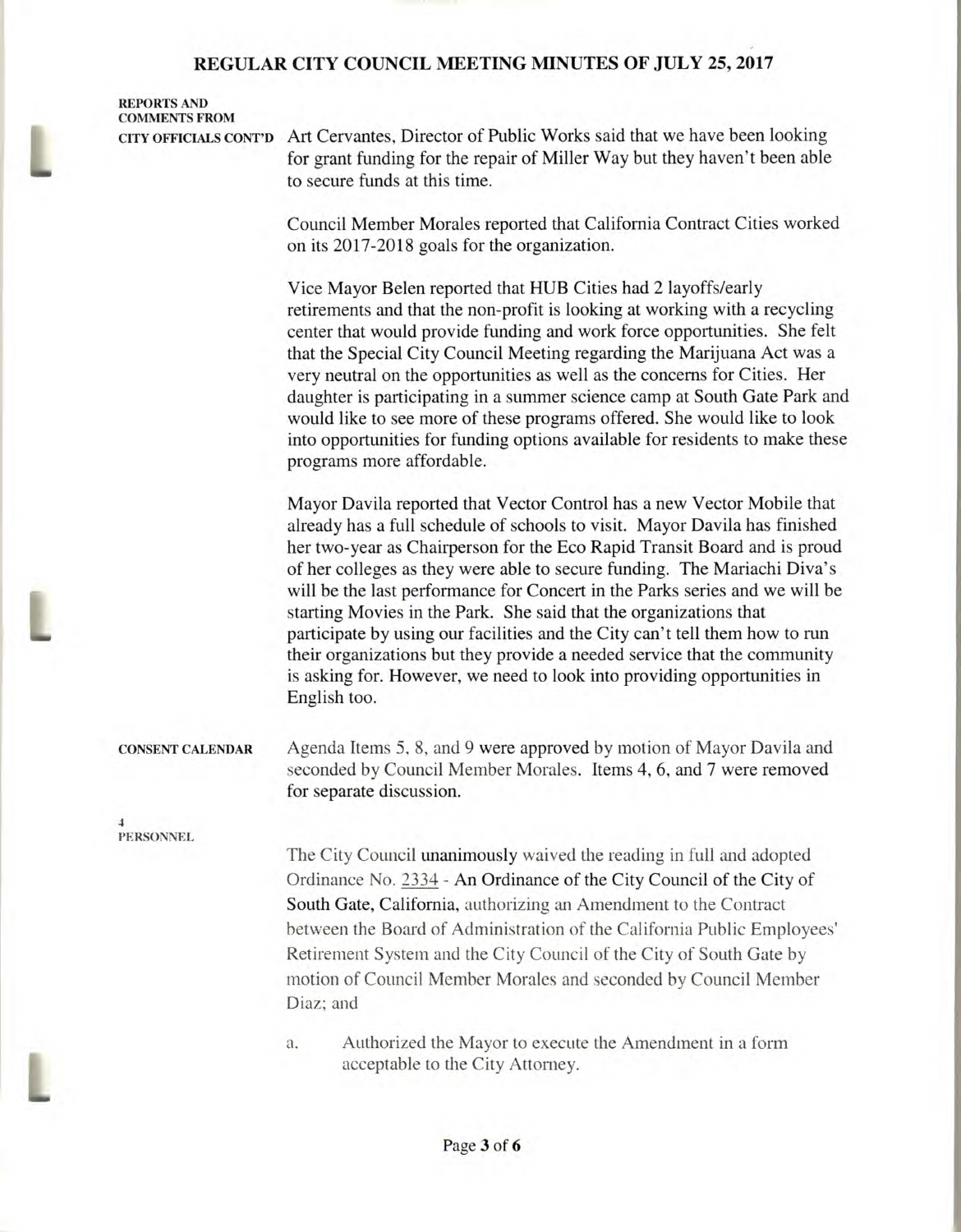| 5                                        |                                                                                                                                                                                                                                                                                                                                                                                                                                                                                                                                |  |  |
|------------------------------------------|--------------------------------------------------------------------------------------------------------------------------------------------------------------------------------------------------------------------------------------------------------------------------------------------------------------------------------------------------------------------------------------------------------------------------------------------------------------------------------------------------------------------------------|--|--|
| <b>HOUSING PROGRAM</b>                   | The City Council unanimously adopted Resolution No. 7772 - A<br>Resolution of the City Council of the City of South Gate, California,<br>authorizing the submission of a request for extension of time to complete<br>State of California Department of Housing and Community Development<br>(HCD) grant funded activities under the CalHome program during<br>consideration of the Consent Calendar; and<br>Authorized the Mayor to execute a formal letter to HCD requesting<br>a.                                           |  |  |
|                                          | the extension.                                                                                                                                                                                                                                                                                                                                                                                                                                                                                                                 |  |  |
| 6<br>POLITICAL SUPPORT                   | The City Council unanimously adopted Resolution No. 7773 - A<br>Resolution of the City Council of the City of South Gate, California,<br>supporting the California Public Utilities Commission's Energy Upgrade<br>California initiative "Do Your Thing" by motion of Mayor Davila and<br>seconded by Vice Mayor Bernal.                                                                                                                                                                                                       |  |  |
|                                          | <b>ROLL CALL:</b> Mayor Davila, yes; Vice Mayor Bernal, yes; Council<br>Member Morales, abstained; Council Member Diaz, yes; Council Member<br>Rios, yes.                                                                                                                                                                                                                                                                                                                                                                      |  |  |
|                                          |                                                                                                                                                                                                                                                                                                                                                                                                                                                                                                                                |  |  |
| $\overline{7}$<br><b>AZALEA SHOPPING</b> | The City Council considered ratifying the actions taken by City staff in<br>tendering a letter dated on or about May 31, 2017, accepting Primestor<br>Development's, Inc., offer as stated in its letter dated April 5, 2017 which<br>was continued to a future City Council meeting;                                                                                                                                                                                                                                          |  |  |
|                                          | Adopting a Resolution - accepting receipt of payment from a<br>a.<br>recapitalization of the azalea Regional Shopping Center;                                                                                                                                                                                                                                                                                                                                                                                                  |  |  |
|                                          | b.<br>Authorizing the City Manager to accept and deposit the<br>approximate sum of \$5,046,948 into the City's General Fund,<br>subject to certain closing adjustments with the understanding that<br>said funds are and will remain unappropriated pending further<br>action by the City Council; and                                                                                                                                                                                                                         |  |  |
|                                          | Authorizing the City Manager, or his designee, to execute all<br>c.<br>related documentation, in a form acceptable to the City Attorney.                                                                                                                                                                                                                                                                                                                                                                                       |  |  |
|                                          | City Attorney Salinas explained this matter was placed on the Agenda<br>understanding that the City was under the impression that the transaction<br>had already closed. However, the City did not want to wait an additional<br>two weeks for the proposed \$5 million to be deposited. The City was later<br>given notice that the transaction did not close and hence recommending<br>that this matter be taken off calendar from this agenda but will be brought<br>back at to the next meeting after the item has closed. |  |  |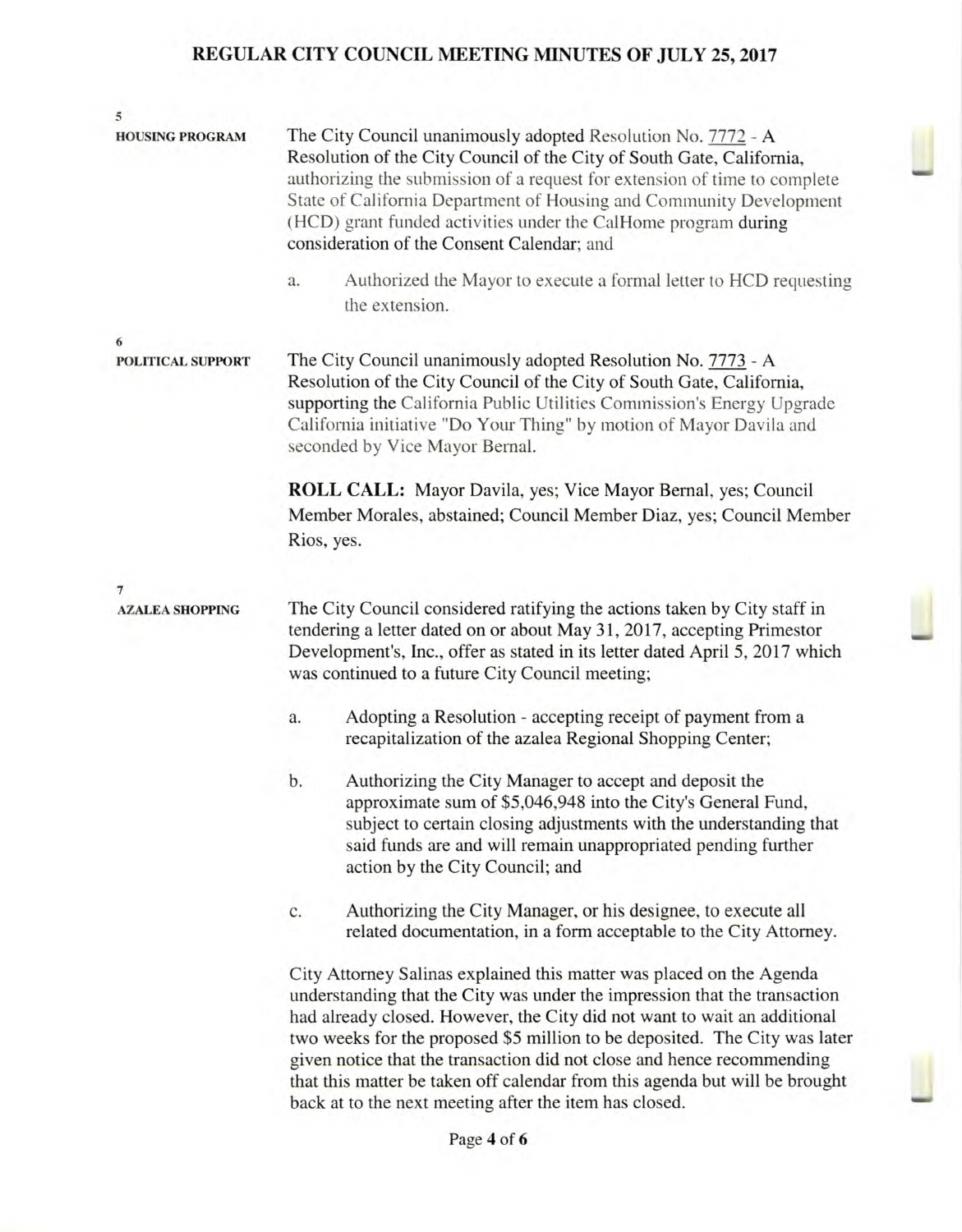8 ENGINEERING The City Council unanimously adopted Resolution No. 7774 - A Resolution of the City Council of the City of South Gate, California, approving the Master Agreement (Contract 3349), Administering Agency-State Agreement for Federal-Aid Projects, No. 07-5257F15 with the State of California Department of Transportation, and authorizing the City Manager and the Director of Public Works/City Engineer to execute Program Supplement Agreements and other related documents for federalaid projects was approved during consideration of the Consent Calendar; and a. Authorized the Mayor to execute the Agreement in a form acceptable to the City Attorney. 9 WATER WELLS The City Council unanimously approved Amendment No. 3 to Contract No. 2597 with General Pump Company, Inc., to perform expedited, on an as-needed basis, emergency repairs and major maintenance work of water production facilities, for a three-year term, in an amount not to exceed \$100,000 annually was approved during consideration of the Consent Calendar; and a. Authorized the Mayor to execute Amendment No. 3 in a form acceptable to the City Attorney. **11 CITY COUNCIL** The City Council unanimously considered adopting the following

documents was continued to the next Regular City Council Meeting of August 11, 2017:

- a. City Council Expectations of Staff;
- b. How the City Council Works Together;
- c. City Council Goals for Fiscal Year 2017/18; and
- d. Legislative Platform for Fiscal Year 2017/18.

**12 FIRESTONE** 

**IMPROVEMENTS** The City Council unanimously approved Amendment No. 2 to Contract No. 3081 with Willdan Engineering to add East Los Streetscapers to the contract to design, manufacture and install six public art sculptures along Firestone Boulevard as part of the Firestone Boulevard Regional Corridor Capacity Enhancements project, Alameda Street to Hunt Avenue, City Project No. 476-TRF, in an amount not to exceed \$246,000 by motion of Mayor Davila and seconded by Council Member Rios; and

> a. Authorizing the Mayor to execute Amendment No. 2 in a form acceptable to the City Attorney.